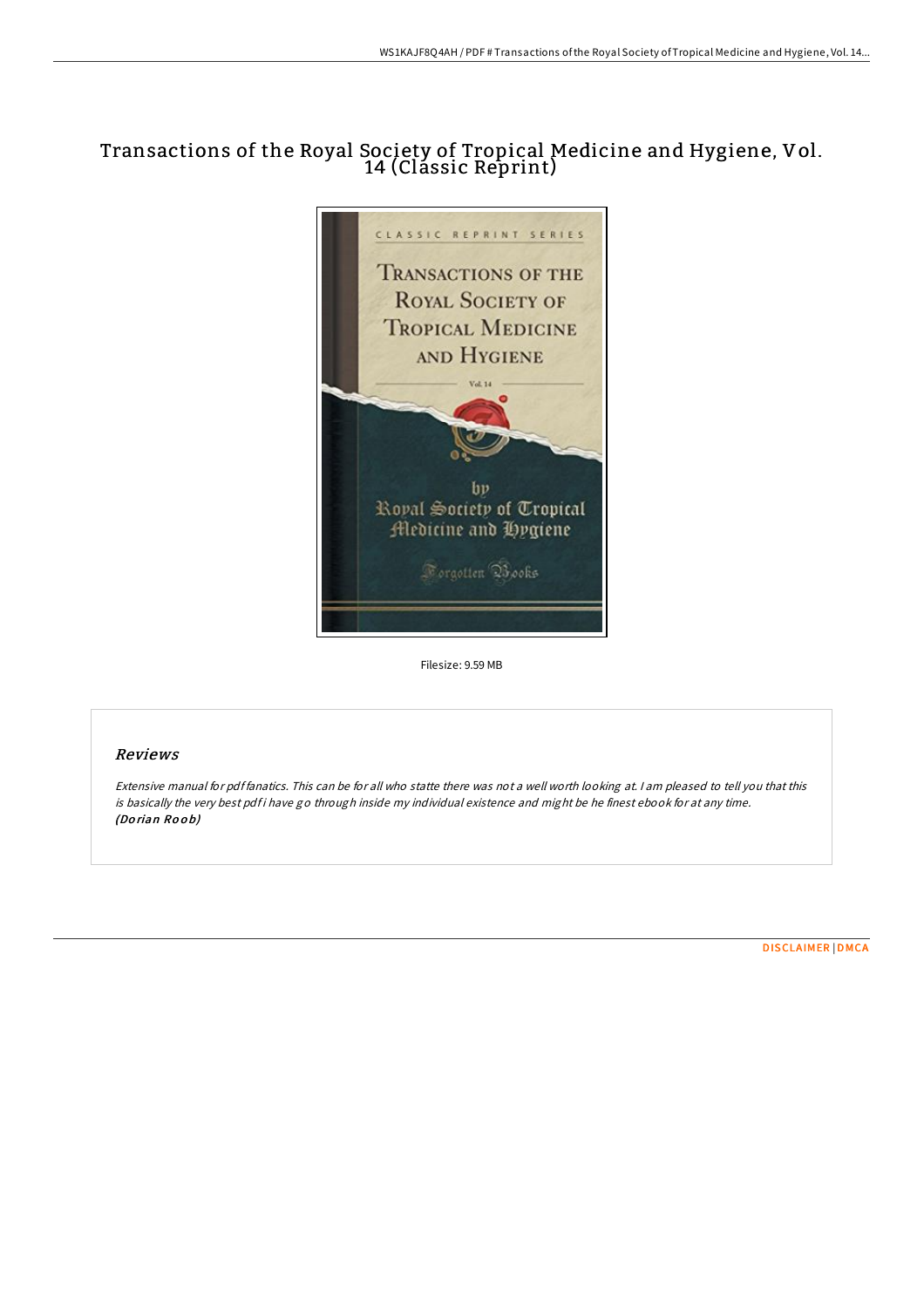## TRANSACTIONS OF THE ROYAL SOCIETY OF TROPICAL MEDICINE AND HYGIENE, VOL. 14 (CLASSIC REPRINT)



To read Transactions of the Royal Society of Tropical Medicine and Hygiene, Vol. 14 (Classic Reprint) eBook, remember to refer to the link under and save the document or have accessibility to other information which are in conjuction with TRANSACTIONS OF THE ROYAL SOCIETY OF TROPICAL MEDICINE AND HYGIENE, VOL. 14 (CLASSIC REPRINT) ebook.

Forgotten Books, United States, 2015. Paperback. Book Condition: New. 229 x 152 mm. Language: English . Brand New Book \*\*\*\*\* Print on Demand \*\*\*\*\*.Excerpt from Transactions of the Royal Society of Tropical Medicine and Hygiene, Vol. 14 Careful consideration of the matter convinces me that it is a great error to assume that the disease has existed in that country unrecognised for many years. I saw my first cases in 1905, and took great care to consult the older physicians in the fields of its occurrence to learn if they had ever seen it, but it was as strange to them as it was to me. It is, further, a notable fact that from 1905 to about 1909, the disease assumed a very malignant and fulminating type. Since that time it has gradually assumed the character of the chronic process described in Italian literature. This tact cannot but recall to one s mind the story of the visit to the Fiji Islands from Australia in 1875 Oi H.M.S. Dido, with measles aboard. According to the account of Sir William Osler, 40,000 out of 150,000 population died in four months. It was presumed that this was virgin soil for measles, and that since that time the death-rate has gradually approached the usual normal. Certainly, a like state of things occurred with pellagra, as I saw it in North Carolina in those earlier years, while to-day it differs little from the Italian type of the disease. This single point has been a continual obstacle in the way of accepting any view which excluded an infectious element. In all the recent work done in the study of pellagra from a standpoint of a food deficiency, it must be admitted that there is still lacking an entirely satisfactory explanation of the seasonal incidence of...

**Inch** Read [Transactio](http://almighty24.tech/transactions-of-the-royal-society-of-tropical-me-1.html)ns of the Royal Society of Tropical Medicine and Hygiene, Vol. 14 (Classic Reprint) Online D Download PDF [Transactio](http://almighty24.tech/transactions-of-the-royal-society-of-tropical-me-1.html)ns of the Royal Society of Tropical Medicine and Hygiene, Vol. 14 (Classic Reprint)